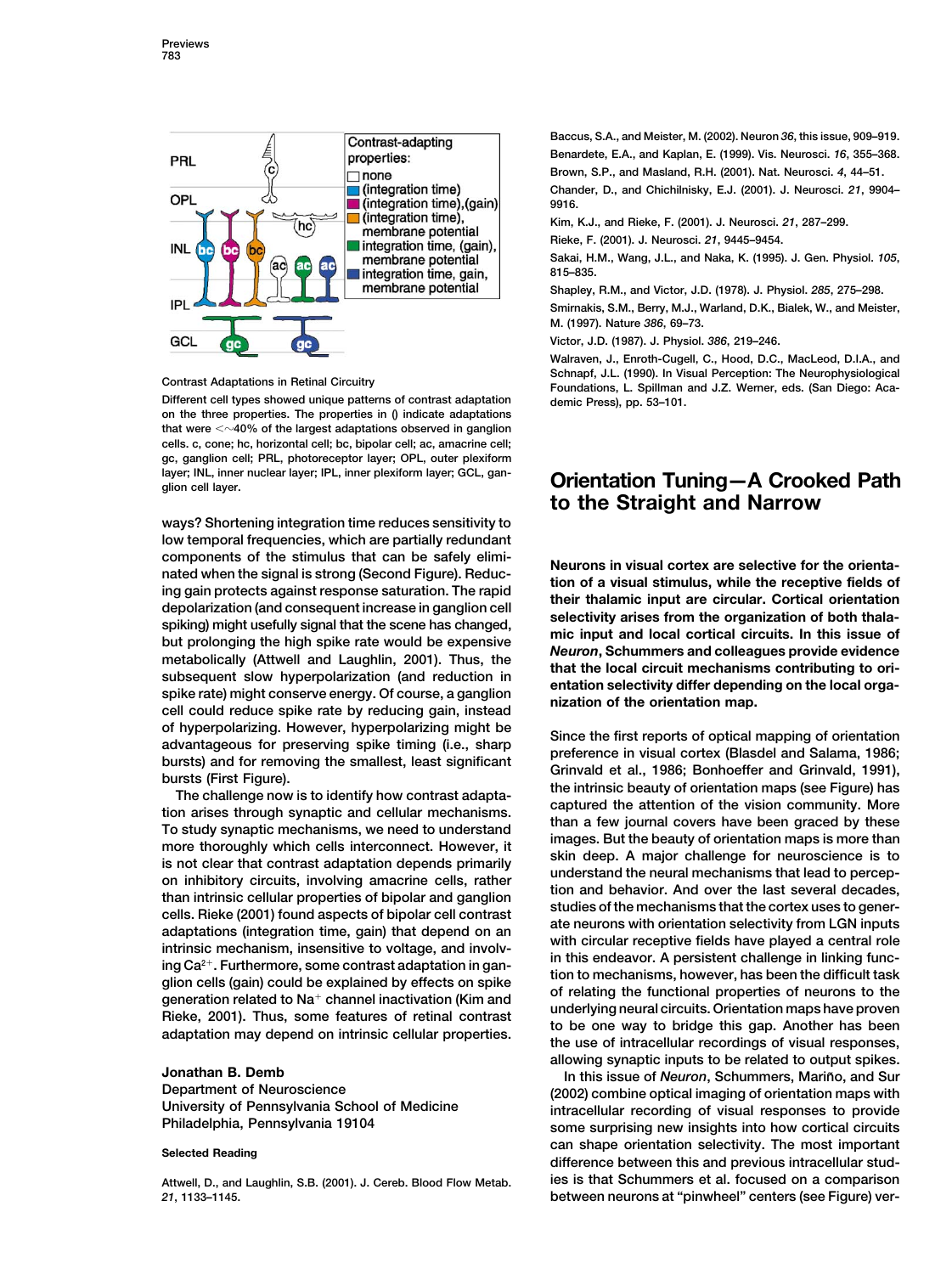**sus those located at regions where orientation preference changes more gradually. In these technically challenging experiments, orientation maps were first elucidated by imaging the locations in cortex that were activated by visual stimuli of various orientations. These images revealed the locations of the characteristic orientation pinwheels, where neurons tuned for widely disparate orientations converge to a singularity, as well as regions where orientation preference shifts more gradually and neighboring neurons share a common preference (see Figure). These locations were then targeted for intracellular recording and measurements of visually evoked changes in membrane potential and action potential firing. The measurements of membrane potential provided an estimate of the orientation preference of the inputs Orientation Preference Map Obtained from Optical Imaging of Cat** to each cell, while the spiking provided a measure of the **cell's transformation of this input to its orientation-tuned** Regions responding preferentially to visual stimuli of various orienta-<br> **Regions responding preferentially to visual stimuli of various orienta-**<br> **Regions re** 

**tation regions (e.g., Maldonado et al., 1997). Schummers et al. (2002) obtained the same result based on their** measurements of action potentials. But they found that<br>
the underlying changes in membrane potential were<br>
the underlying changes in membrane potential were<br>
the underlying studies showing studies are the<br>
the underlying s

**mers et al. must reflect a combination of both excitation synaptic input, depends on the orientation preferences** and inhibition. The relative contributions of excitation of nearby neurons. Such differences could reflect a dif<br>and inhibition can be revealed by measuring visual re-<br>ference in the orientation preference of neurons provi and inhibition can be revealed by measuring visual re-<br>sponses while injecting hyperpolarizing or depolarizing<br>current. Schummers et al. report results from this manip-<br>ulation for one neuron located at a ninwheel and show **gest that local connections near orientation pinwheels ulation for one neuron located at a pinwheel and show** that responses at the nonpreferred orientation reflect<br>hoth excitation and inhibition If this observation holds ences, while those at constant orientation regions in**both excitation and inhibition. If this observation holds ences, while those at constant orientation regions inup, it will provide further support for the conclusion terconnect neurons with similar orientation preference. that substantially different mechanisms are operating at different cortical locations. We can expect to see a good (Yousef et al., 2001). It remains to be determined why** deal more investigation of this issue in the future.



output.<br>
Previous studies have shown that, based on spiking<br>
outputs, individual neurons at pinwheel centers are just<br>
as well-tuned for orientation as those in constant-orien-<br>
as well-tuned for orientation as those in co

**These new findings imply that the mechanisms that same result. Perhaps wire-length optimization drives the generate orientation selectivity depend on the location emergence of the pinwheel configuration in orientation of a neuron within the orientation map. The cortex may maps (Koulakov and Chklovskii, 2001) and this necessifind multiple solutions to the same problem, depending tates a range of mechanisms for generation of orientaon the local opportunities and constraints. This interpre- tion selectivity. Alternatively, the neuronal behavior that tation is also consistent with the diversity of models that results from the disparate circuits may not truly be the are able to mimic the orientation selective behavior of same. For example, the differences in short-term plastic-**